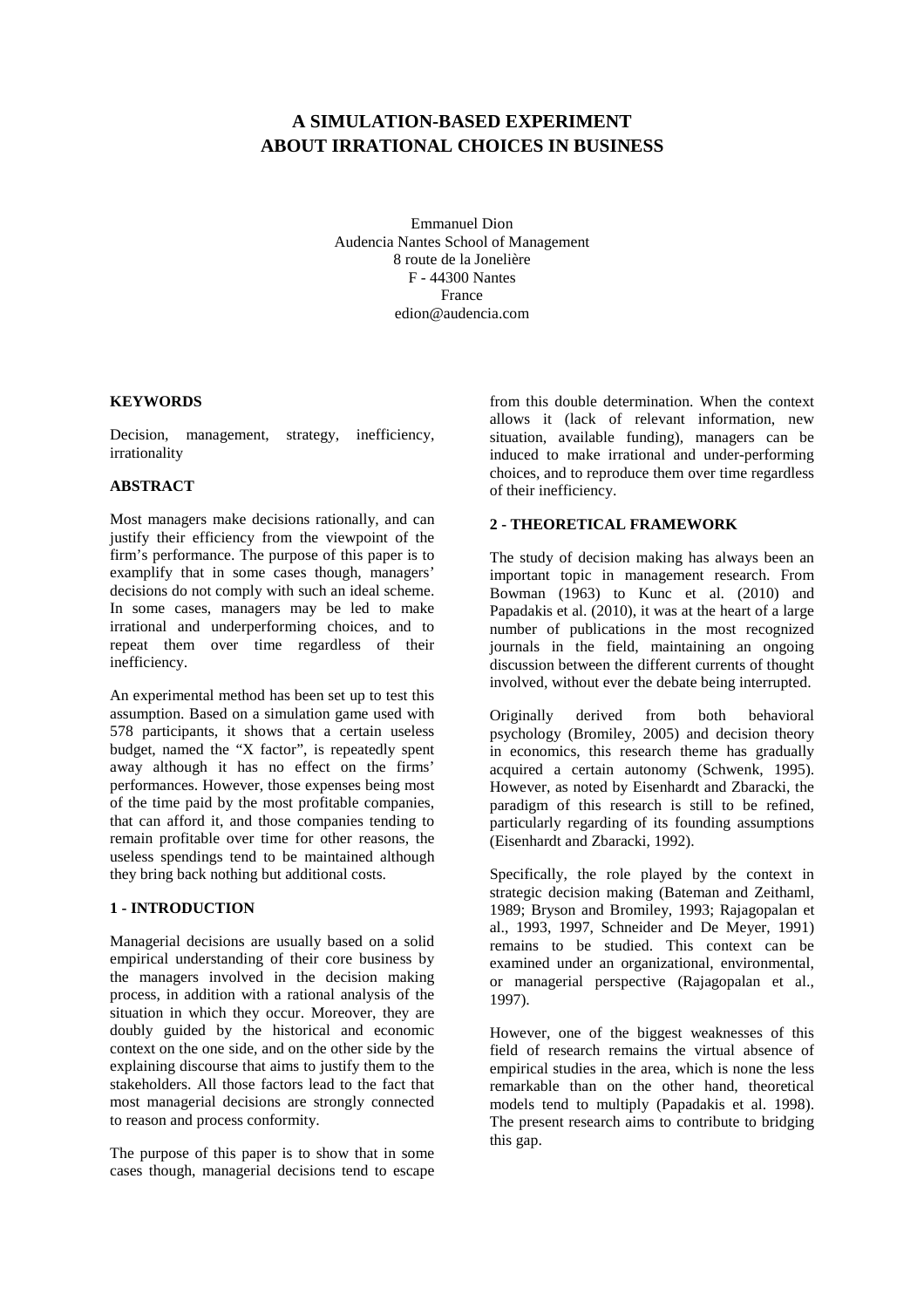#### **3 – RESEARCH HYPOTHESES**

The research hypothesis that we have made is that some inefficient managerial decisions tend to occur and to breed in organizations, invalidating any assumption of strong organizational efficiency.

This assumption is firstly based on the fact that a company's performance is typically measured in discrete time. Be it for accounting or organizational reasons, reporting is not done in continuous time, but periodically, at regular intervals (weekly, monthly, every year). This hypothesis is also consistent with the classical representation of the process of decision making in organizations, which is sequential in nature (Fredrickson, 1984, Mintzberg, Raisinghani, and Theoret, 1976). In this respect, we could seek to represent both decisions and outcomes in a given business as a series of numbers interpreted using the theory of Markov chains, but we do not need such sophistication in the context of this research. We only need a representation scheme which postulates that both decisions and corporate performance tend to repeat over time by a stochastic process, and that decisions have an impact on results the corresponding period, and indirectly over the following periods (Fig. 1). , we could seek to represent both decisions<br>tcomes in a given business as a series of<br>rs interpreted using the theory of Markov<br>but we do not need such sophistication in<br>text of this research. We only need to retain



Figure 1 - Decisions and Business Results as an Iterative Process

as an Iterative Process<br>We can also propose to integrate in our model the *context* in which decisions are taken, context that may have an effect on both decisions and results. For reasons of readability, we will at this stage start focusing on only two successive terms. In addition, and to make the model more explicit, we will mention on the scheme a number of supporting comments regarding the mentioned relations. For example, a link between the results of a given period and those of the next period may occur because some explaining factors are naturally recursive: financially, good results increase the cash flow, thus reducing debt and borrowing costs, thus contributing positively to earnings in the next period; commercially, increasing the enhances the competitive advantage and reputation of the company, which is an asset for the future. owing costs, thus<br>ngs in the next<br>the market share It should also be noted that if the results of a company are partly determined by past results and effects of context, the strategic discourse will often comment on other aspects. It will more likely focus on that on which the managers may have a differential effect: decisions, their rationale and their consequences (Fig. 2).



Figure 2 – Causal R Relationships between Decisions and Performances

Although it is likely that for most strategic decisions, the process of decision making is largely rational, we can also assume that some decisions of lesser significance may emerge in a more random way. Decision makers not always having the means to ensure that they contribute significantly to the company's performance, some suboptimal choices may arise following an error of appreciation, a subjective preference, etc. However, we can also assume that such inefficient decisions are more likely to occur within specific organizations. In particular, one can postulate that the most profitable companies are likely to harbor the most decisions companies are likely to harbor the most decisions<br>inefficiencies, partly because they are the only ones that can afford it. And we can also assume that these inefficient decisions can last a while, simply that can afford it. And we can also assume that these inefficient decisions can last a while, simply because the little impact (even though negative) on the firm's performance is more than compensated by the fact that the organizations hosting them being the most profitable, they somehow occupy a position of "stowaway" in the company: even if they are the subject of some publicity as decisions, they remain unnoticed from the viewpoint of their specific contribution to the performance. This may well be the case, in real economy, with certain expenses in public relations, sponsorship, patronage and even organizational or strategic consulting, or more recent measures concerning the social responsibility of the firm. n error of appreciation, a<br>etc. However, we can also<br>ficient decisions are more

If we focus on trendy decisions that have not been sharply tested over time, we can then propose a simplified model similar to that shown in Figure 3. In this model, the link that appears between the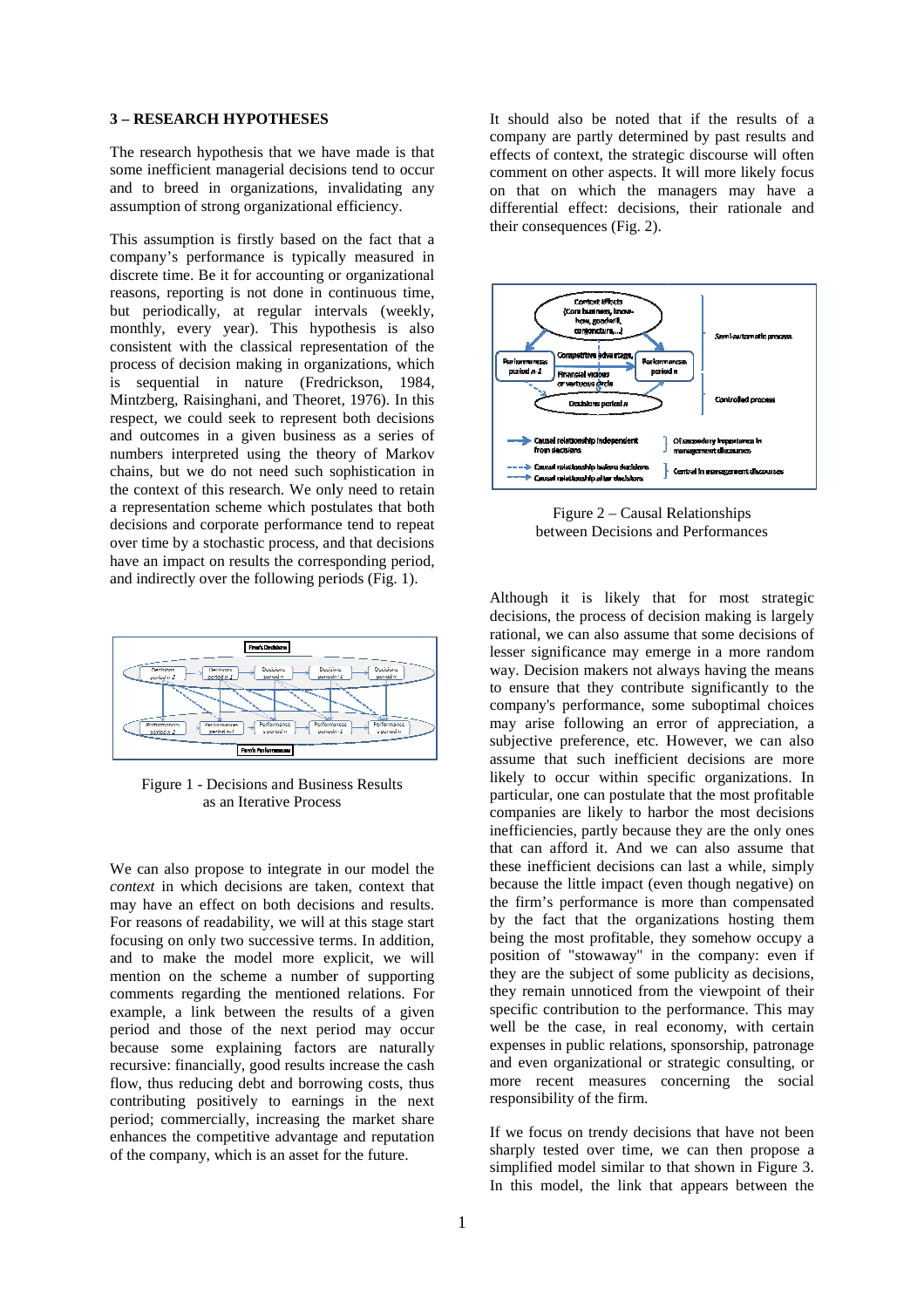decisions and performances of period *n* is the inevitable consequence of the relationship between these two variables taken separately and the results of the previous period. It's sort of a mathematically inevitable artifact, but it can be misinterpreted. inevitable artifact, but it can be misinterpreted.<br>Thus, it is fair to say that companies making trendy decisions are more profitable than others, but it would be wrong to think or believe that it is because of these decisions that the outperformance appears (King, 2007; Gavetta and Levinthal, 2000).



Figure 3 – Simplified Model

Such a model can be tested using the following set of assumptions (Fig. 4)



Figure 4 - Hypothesis Testing

#### **4 - METHOD**

Figure 4 - Hypothesis Testing<br>
4 - METHOD<br>Following an old methodological tradition in the field (Remus, 1978, Sterman, 1987, Gist et al. field (Remus, 1978, Sterman, 1987, Gist et al. 1998), we have chosen to address this research with an experimental method. Indeed the variety of situations encountered in real business life and the difficulties of categorizing and comparing make it tricky to resort to empirical studies . Therefore it is not surprising to observe that on the topic of decision making in management, research papers abound that propose purely theoretical approaches or models, but are significantly more scarce regarding the actual data and statistical anal analysis.

Our model of reference is that of behavioral psychology. This model has inspired many experiments conducted mainly from the 1950s to 1980s, under the impetus of Watson and Skinner. It has however so far been much less used in strategic

management, because of the difficulty to sketch an experimental framework properly reflecting how a management decision is made, taking into account all that such a decision requires in terms of finesse and ability to integrate information of various kinds.

We furthermore chose to work, for reasons of convenience, on a public of business school students. Such a population is clearly not representative of all managers and decision makers in business, but we can assume that their reactions are inspired by the same logic, k knowing that a few months after graduation, these students will usually find themselves in decision-making positions. In addition and for the sake of validation, the experiment was repeated on a number of continuing education students, who were taking their classes in while still assuming managerial responsibilities.

The experiment was grafted onto a strategic marketing course relying on a business simulation game. The simulation used (Jessie) has been known for a long time (more than ten years) by the teachers who participated in the experiment. According to a classic business game scheme, each class was divided into teams of 4 to 6 students which were asked to make a number of strategic which were asked to make a number of strategic<br>decisions (investment, choosing a type of activity, product positioning, pricing, budgets, business, etc.) product positioning, pricing, budgets, business, etc.)<br>with the aim of maximizing their cumulative profit. These decisions are then confronted in a computer program carefully developed to produce the most possibly accurate simulation of the micro-economic reality supporting the game, and lead teams to achieve results they then try to interpret so that they can improve their subsequent performance. The simulation is repeated a dozen times, the whole sequence being characterized by a learning curve in participants' understanding of the model and a corresponding improvement in their level of performance.

The sample consists of 17 classes of 34 students on average, for a total of 578 participants. These 578 participants were grouped into 118 independent teams, which had the opportunity to make 310 decisions in the context of the experiment.

The experimental design consisted, after using the simulation for several weeks in order to accustom the subjects to the game (learning phase), to introduce a new variable, named "X Factor Budget" (test phase).

During the learning phase, students learn about the leverages available to them. They manipulate them at will and can get an idea of the effect of each variable on their performance by an elaborate feedback system. For example, regarding their selling price or quality level, they can access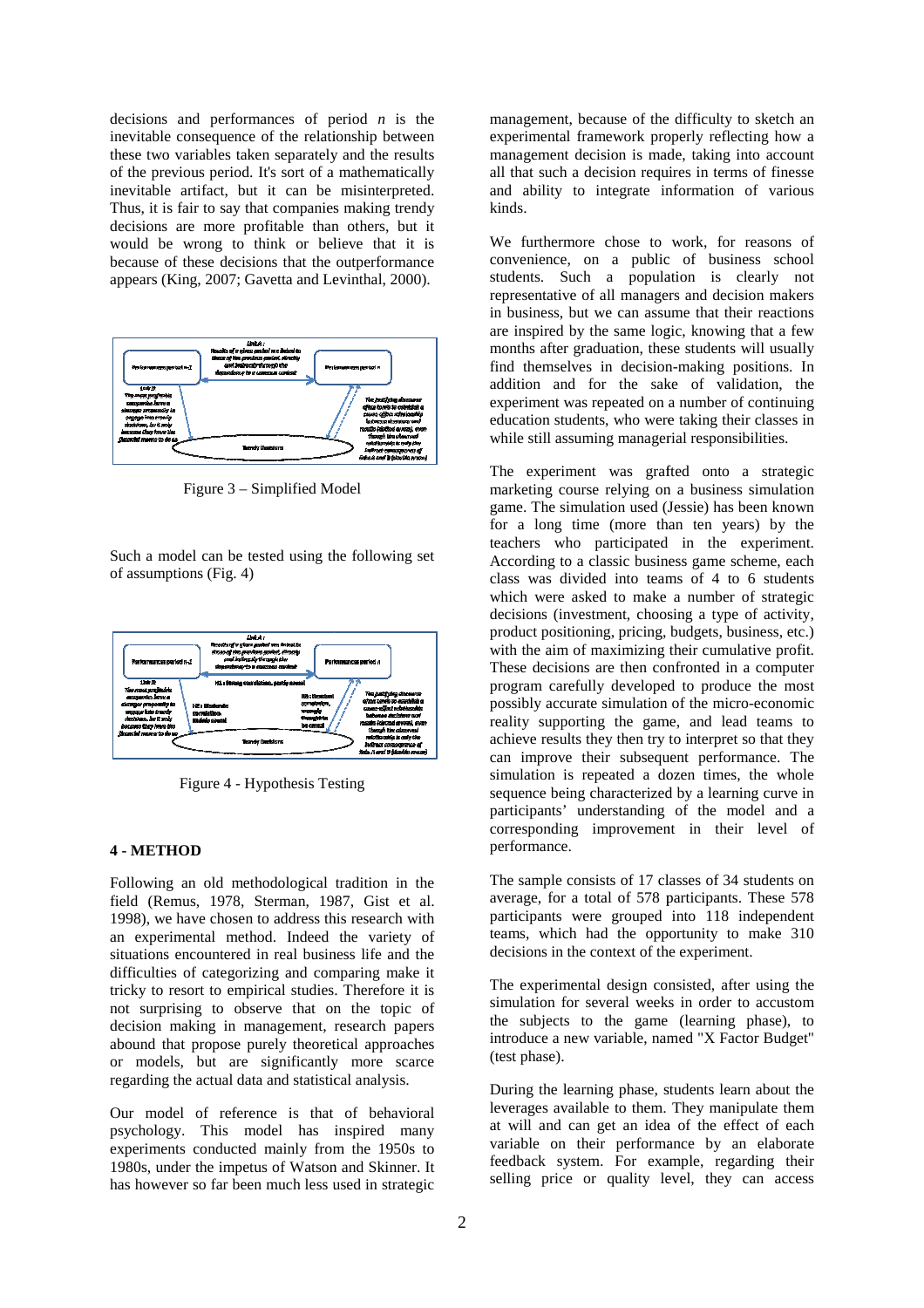documents allowing them to assess their performance on this criterion, as well as their margin of possible elasticities). The analytical capabilities of the teams are well tested, and performance tends to improve with time, indicating some learning curve in the order of rational decision. improvements (local

During the test phase, the  $X$  Factor Budget is introduced by the professor who presents it explicitly as a budget whose singular effect may be difficult to measure. To limit some known biases in experimental psychology (Hawthorne (Hawthorne effect, Pygmalion effect), the justification of this introduction is presented as neutrally as possible with explanation cards distributed to students (Fig. 5).

Ranging between 0 and 10000, the « X Factor » budget corresponds to strategic consultancy operations aiming at improving the firm's global performance. In your professional environment, a consistent buzz has developed around this factor: must new source of performance according to some useless mascher source or performance according to some, assetss game, you will never get a specific feedback on this particular point. The only way for you to try to assess its impact will be through the overall commercial performance of your firm, all products being equally concerned, whatever their type or age.

Figure 5 - Instructions Delivered to the Subjects of the Experiment

For the subjects of the experiment, it is not possible to know much about the effect of the X Factor Budget before they actually test it. Thus some teams choose to allocate a certain amount of money to this factor, and then draw conclusions about its effectiveness, given the overall results of their company. They then choose to cease this effort, gradually or abruptly, or on the contrary to renew it for a certain time span. Other subjects pay less attention to that budget and lose interest in it shortly after its introduction. xperiment<br>nt, it is not possible<br>tt of the X Factor

In the computer model, the effect of X Factor Budget can be set arbitrarily by the experimenter, with all degrees of possible scale between zero and critical importance.

In the experiment presented in this paper, the effect of the X Factor Budget was always set to zero. This means that this budget had no impact (either positive or negative) on the commercial performance of simulated firms, and consequently its only effect on the financial performance can be represented by a loss exactly match matching the budget being squandered.

### **5 - RESULTS**

Various computational methods were considered, the most significant in the end be being also the most intuitive and easiest to understand at first. It simply consists in calculating the linear correlation coefficient between the model's variables, and to assess their significance level conventionally by using a Student *t* test.

The performance of simulated companies was measured through the account "cumulative retained earnings" of their balance sheet, which aggregates the results accumulated since the beginning of the simulation. This value being being the one on which students were assessed at the end of the course, their aim to maximize it made little doubt doubt.

### **Hypothesis H1**

In the experimental setting, figures reported on 1413 results of 118 teams studied have shown a correlation of 0.91, which leads to a significance level way under 1%. We can therefore establish with near certainty a link between the results of a given period and those of the previous period, which perfectly validates hypothesis H1.

# **Hypothesis H2**

Hypothesis H2 was more difficult to test. First, the Hypothesis H2 was more difficult to test. First, the logical link that can apply between outcomes and the propensity to invest in a decision with unknown consequences is not an unequivocal link. Some companies, well ahead of their competitors when the X Factor has been introduced into the game, did not see the point to take such an unnecessary risk. not see the point to take such an unnecessary risk. Conversely, some companies that were in trouble may have considered this option as a last resort. In addition, the introduction of the X Factor only midway through the game (imperatively dictated by the need for players to acquire sufficient expertise in simulation before they undergo the experience) has led to limit the number of observed decisions, and thus weaken the statistical power of the test.

The results were however consistent with the hypothesis tested. On 310 occasions to fo focus on the X Factor, simulated companies have chosen a nonzero expenditure 158 times (in 152 cases, the budget was set at 0). The linear correlation coefficient between the performance of the previous period and the amount spent for the X F Factor established at 0.14. Although this is a modest figure, the *t* test shows that it is still significant with a 5% error margin. So we have a solid presumption that there exists a correlation which is not zero, but shows a relatively weak link between the past performance and the propensity to invest in an unknown expense. Without being able to present evidence in this research, we can also assume that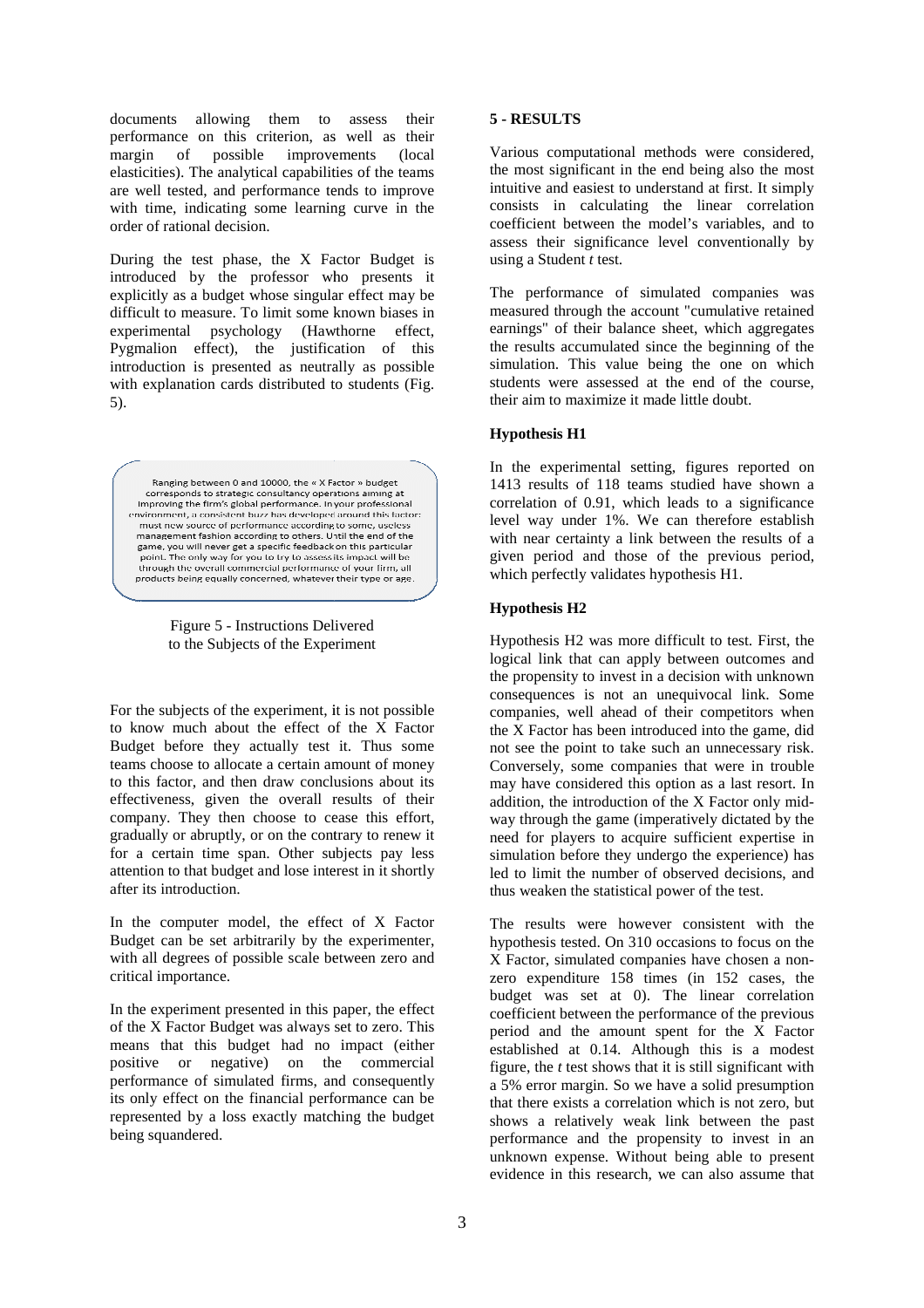this link is probably largely causal, and almost certainly predictive. Indeed, the perfect knowledge of the computer model proves without any doubt that there can be no reverse causal relationship (spending in the X factor can have no retroactive effect on past performance).

The hypothesis H2 is validated, but with a degree of certainty lower than H1.

#### **Hypothesis H3**

The latter hypothesis was the most difficult to defend. It should be understood that the X Factor, not only had no positive effect on results (which would have been sufficient to consider it logically inappropriate), but had quite a significant negative effect on them. It could indeed lead to wasteful spending in amounts corresponding often a significant fraction of the expected benefit, sometimes all of it, and on average one third (the maximum allowed budget was 10000, the average spent budget was 1800 when it was not zero, and the average yearly profit throughout the simulation was 5757). , and on average one third (the budget was 10000, the average 1800 when it was not zero, and profit throughout the simulation bbserved a slight correlation of s correlation is only significant is in probably largely causal, and units of a DECUSSION AND LIMITATIONS<br>
is professional and the stationary of the method in the stationary of the stationary of the stationary of the stationary of the stationary of the st

Despite this, we observed a slight correlation of 0.09. However, this correlation is only significant with an error margin of 15%. So we have a real probability, but not proven still, that there is a positive relationship between expenditures on the X Factor and the results of the corresponding period, despite the significant negative weight brought by these expenditures.

H3 is confirmed, but with a low degree of certainty.

|              | Н1              | Н2             | H3 |
|--------------|-----------------|----------------|----|
|              |                 | 0,91 0,14 0,09 |    |
|              | 28,28 1,76 1,11 |                |    |
| p            |                 | 0,00 0,04 0,13 |    |
| Error margin | 0.01.           | $0,05$ 0.15    |    |





Figure 6 - Summary of Results

The first criticism that can be addressed to the present research regards the type of method that has been used. One can indeed consider that the experimental method, management, is rare for some good reasons. The context of decision making is artificial, the stakes context of decision making is artificial, the stakes are limited to their academic impact and have no connection with real economy. These flaws are real and well known, but we can consider that they are the price that we need to pay for being able to have, as in experimental psychology, a rich and perfectly under control field experiment. scarcely used in

The second criticism, regarding the quality of experimental subjects (students rather than working executives) is probably less important. On the one hand, students who have been subjects of the experiment will be in positions of responsibility a few months or years after the test, probably with a mindset that will have changed little in the interval, and on the other hand, many participants were already executives with many years of experience, and showed no tendency to act differently from students with less experience.

Finally, the published results depend largely on the model used. It is obviously easy to change the settings of a computer simulation model to reach the results of an experiment in the desired direction. For example, to increase the level of significance of H3, it would have been easy to reduce the maximum budget allowed for the X Factor so as to minimize its negative impact on results.

Despite these limitations, it is satisfying to observe that the pattern of assumptions initially made, simple and robust, seemed properly validated by the results of the experiment, and we believe that the method can be repeated in the future to try examine in more detail some secondary propositions, such as the propensity of a wrong decision to repeat itself the propensity of a wrong decision to repeat itself<br>over time, or the propensity of inefficient decisions to emerge more easily as their consequences are benign.

# **REFERENCES**

- Bateman, T. S. and C. P. Zeithaml (1989). 'The psychological context of strategic decisions: A model psychological context of strategic decisions: A model<br>and convergent experimental findings', Strategic *Management Journal*, 10, (1), pp. 59 59-74.
- Bowman, E.H. (1963). 'Consistency and optimality in managerial decision making', *Management Science*, vol. 9.
- Bromiley, P. (2005), *The behavioral foundations of strategic management*, Oxford, UK : Blackwell.